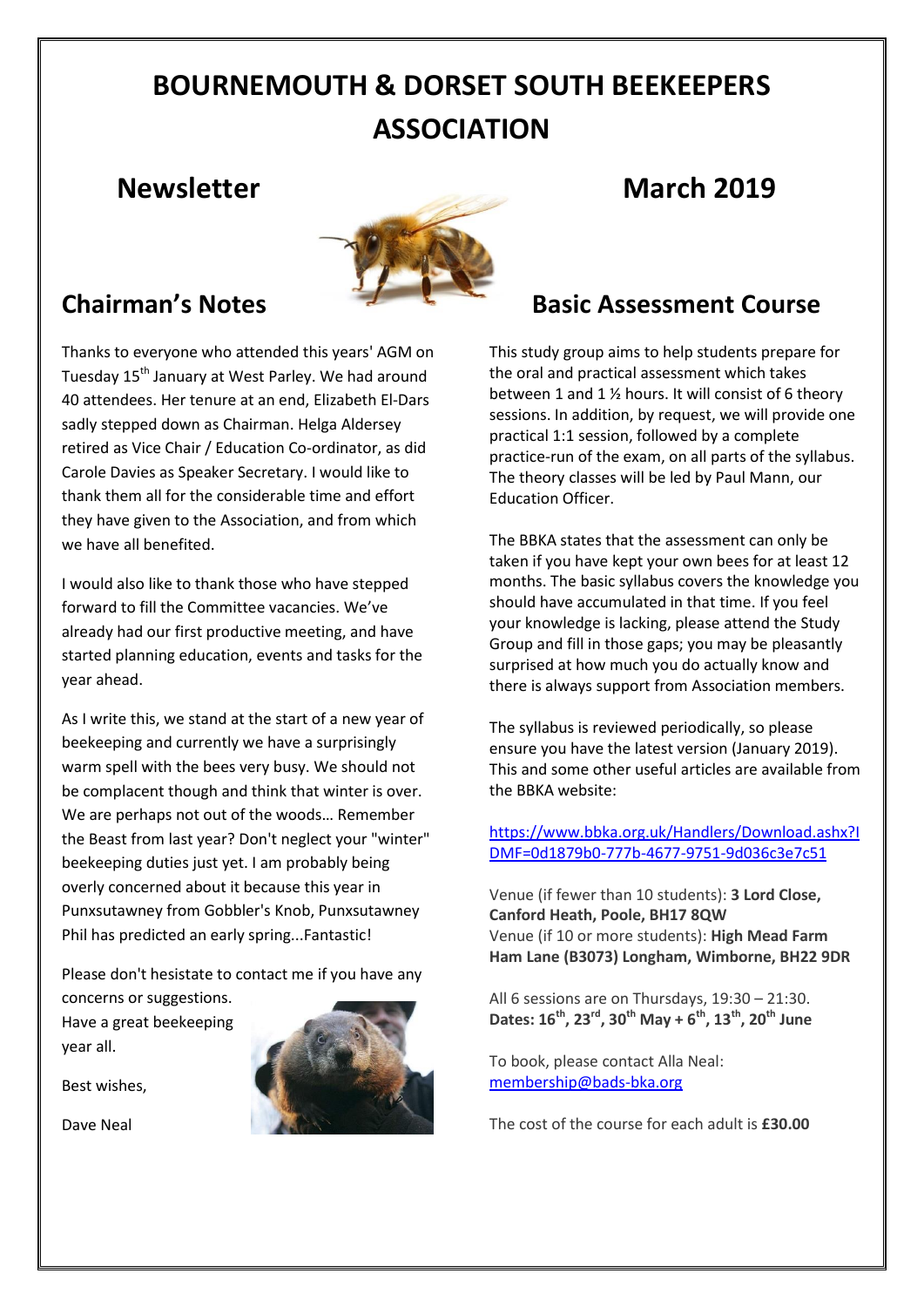#### **Payment Instructions**

**Cheque:** Please make your cheque payable to "BADS BKA" and send to:

Mrs Alla Neal, 28 Berkeley Avenue, Poole, BH12 4HZ



**Online banking (BACS):** "Bournemouth & Dorset South Beekeepers' Association "

Sort Code: **30 93 25** Account number: **00782758** Reference: "**Basic"**

## **Wanna Swarm?**

As I write, it's cold and wet outside. It's hard to imagine that the new beekeeping season is only a few weeks away now. Any BADS members interested in increasing their hive numbers early in the season are welcome to contact our stalwart Swarm Coordinator, Peter Darley. As usual, it's "first come first served":

### [peterdarley42@gmail.com](mailto:peterdarley42@gmail.com)

The cost is just £**35** per swarm – what a bargain – but you must ideally be ready to receive it, which means getting organised early. You must also be prepared to put in the time and effort to care for your new bees, which – as everyone knows – is a labour of love at times, particularly when our bees don't read the same books as us!

### Beginners Course 2019:

### **Theory and Practical Beekeeping**

Location: High Mead Farm, Ham Lane, Ferndown, Dorset, BH22 9DP

Unless otherwise stated, all 6 sessions are on **Saturdays 14:00 – 16:00**

- April 13<sup>th</sup>
- April 27<sup>th</sup>
- $\bullet$  May  $4^{\text{th}}$
- May  $12^{th}$  (Sunday)
- May  $18<sup>th</sup>$
- May  $25<sup>th</sup>$



#### **Topics covered:**

- Equipment needed and Apiary siting
- How to acquire bees
- Apiary hygiene
- Handling your bees
- Recognition of different stages of brood
- The importance of feeding

Cost: £**45** for members; £**65** for non-members

As numbers are limited to 12 people, enrolment is essential.

Please send cheques or BACS payments to Alla Neal, details mentioned above, with reference "Beginners" for BACS payments.

## **In the Apiary: March**



As the Queen's laying rate increases, with few flowers around and cold days, hungry bees can starve. It's time to check their fondant stores, and monitor varroa levels.



Do you have sufficient frames for those increasing numbers of bees, or possibly a shook swarm?

Check your equipment now.

BADS member **Mike Duffin** is our local Thorne's agent, based near Ringwood: **01425 474552**